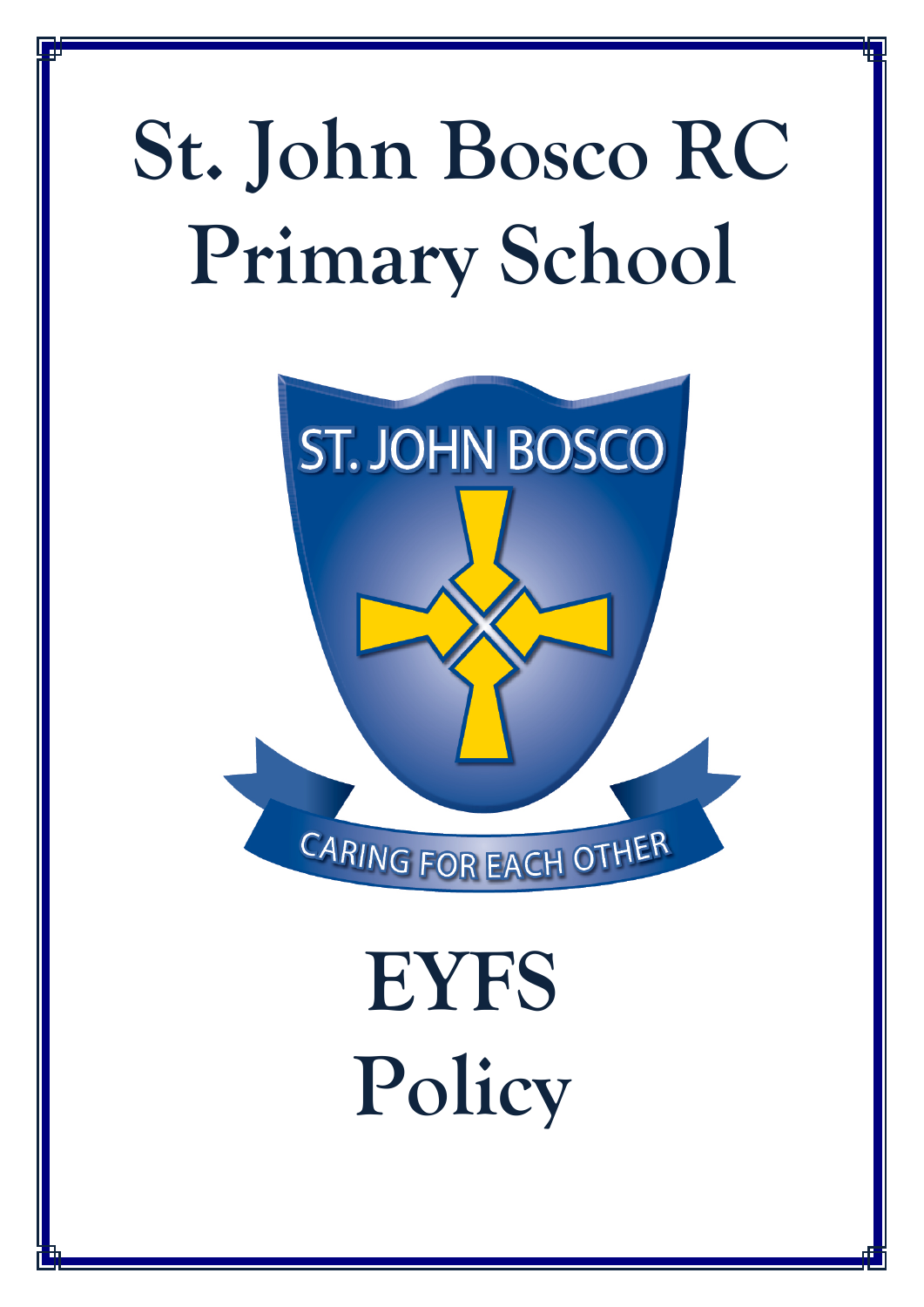

## **Our Mission Statement**

At St John Bosco our school family prides itself in 'Caring for each other as we live, learn and grow in God's love'.

## **Legislation**

This policy and all of our Early Years Foundation Stage practice and procedures are based on the requirements set out in the *Statutory Framework for the Early Years Foundation Stage* (EYFS) which applies from 1st September 2021.

## **The Early Years Foundation Stage**

*'Every child deserves the best possible start in life and the support that enables them to fulfil their potential. Children develop quickly in the early years and a child's experiences between birth and age five have a major impact on their future life chances. A secure, safe and happy childhood is important in its own right. Good parenting and high quality early learning together provide the foundation children need to make the most of their abilities and talents as they grow up. ' (Statutory Framework for the Early Years Foundation Stage p. 5)*

There are four guiding principles that underpin both the statutory framework and EYFS practice at St John Bosco, these are:

- Every child is a **unique child**, who is constantly learning and can be resilient, capable, confident and self-assured
- Children learn to be strong and independent through **positive relationships**
- Children learn and develop well in **enabling environments** with teaching and support from adults, who respond to their individual interests and needs and help them to build their learning over time. Children benefit from a strong partnership between practitioners and parents and/or carers.
- The importance of **learning and development**; children develop and learn at different rates.

## **Aims**

We aim to promote a calm, caring, safe learning environment where everyone feels important, happy, secure and ready to learn. In accordance with this, our EYFS policy is designed to ensure:

- Children access a broad and balanced curriculum that gives them the broad range of knowledge and skills needed for good progress through school and life.
- Quality and consistency in teaching and learning so that every child makes at least good progress and no child gets left behind.
- Strong partnership working between practitioners and with parents and/or carers.
- Children are well prepared and confident about transitions both from Nursery to Reception and Reception to Year 1.
- Every child is included and supported through equality of opportunity and antidiscriminatory practice.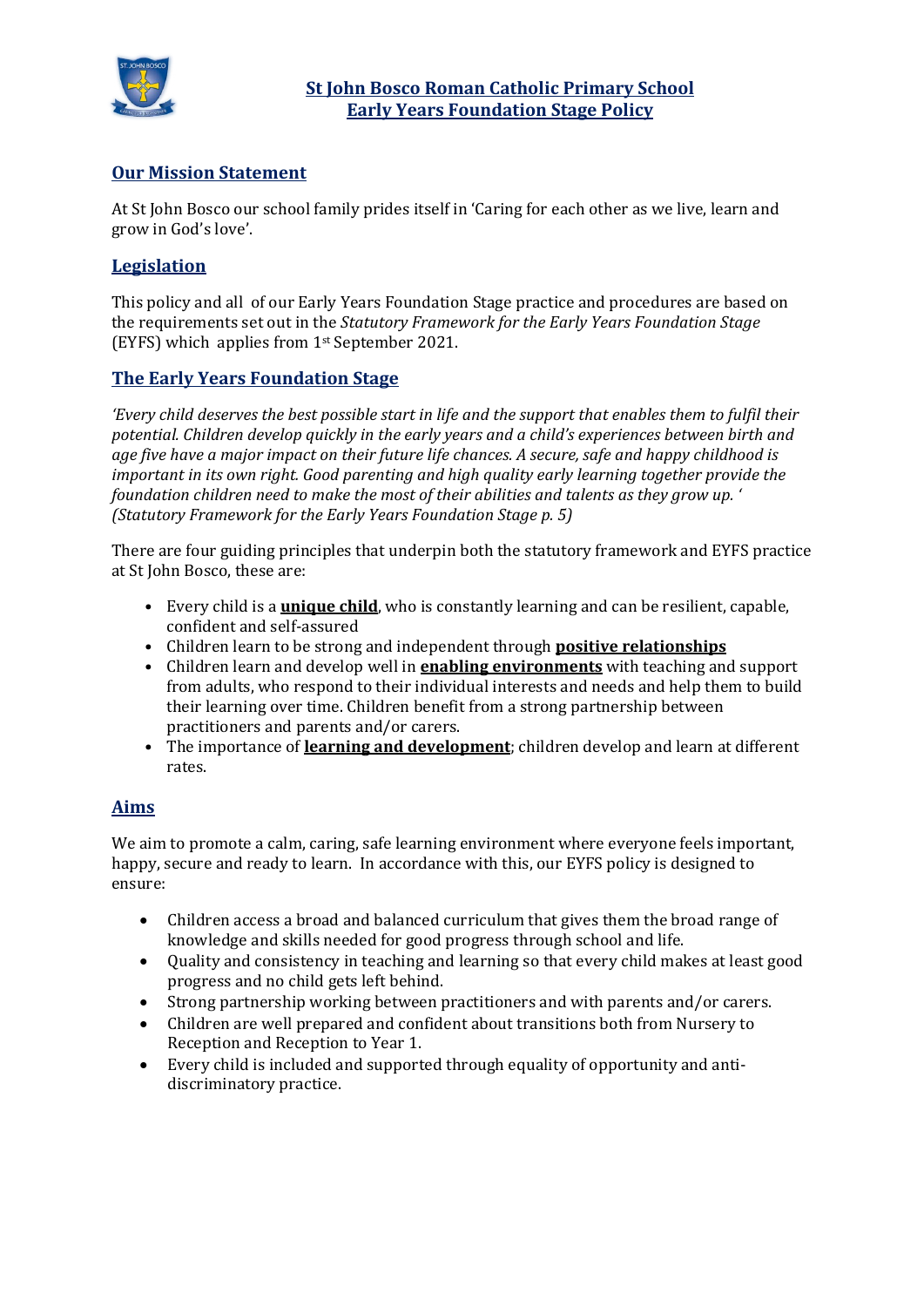## **Structure and Organisation of the EYFS**

*'A well-qualified, skilled staff strongly increases the potential of any individual setting to deliver the best possible outcomes for children.' (Statutory Framework for the Early Years Foundation Stage 2021 p.17)*

At St John Bosco RC Primary the EYFS refers to our Early Years Foundation Stage Unit. This consists of our part-time morning and afternoon Nursery classes and one Reception class, where a maximum of 30 children attend full time.

In Nursery we offer a maximum of 16 places each session, which are delivered as 15 hours over 5 days each week. There are two Nursery Nurses and two Teachers working in the EYFS Unit throughout the day and we maintain an adult/pupil ratio of 1:13 within the Nursery at all times.

### **Curriculum**

*'Early years providers must guide the development of children's capabilities with a view to ensuring that children in their care complete the EYFS ready to benefit fully from the opportunities ahead of them.' (Statutory Framework for the Early Years Foundation Stage 2021 p.7)*

The EYFS curriculum at St John Bosco is designed to build on existing knowledge and skills, whilst offering a wide range of purposeful indoor and outdoor experiences that foster natural curiosity, enthusiasm, motivation for learning and challenge. Our curriculum is carefully designed to not only meet all the requirements of the statutory framework '*Education Programmes*' but also:

- Value parents as their child's first educator with every effort made to share the curriculum and offer tools and strategies to continue school learning at home.
- Promote and recognise the value of child-initiated play.<br>• Recognise the importance of both indoor and outdoor example
- Recognise the importance of both indoor and outdoor experiences.
- Nurture and develop strong, positive attitudes where children become proud and respectful of themselves, others and their environment.
- Develop the characteristics of effective learning:

- **Creating and thinking critically**: children have and develop their own ideas, make links between ideas and develop strategies for doing things.

- **Active learning**: children keep on trying if they encounter difficulties and enjoy their achievements.

- **Playing & exploring**: children investigate and experience things, and 'have a go'.

We recognise that children in the EYFS learn best by playing and exploring, being active, and through creative and critical thinking which takes place both indoors and outside. Our outdoor area is used all year round and in most weather conditions. The children have daily opportunities for structured and free flow play both indoors and outdoors. This time is supported by an adult, who acts as a facilitator to children's learning.

Across the week children take part in balance of adult-led and child-initiated experiences many of which are based on our half-termly topic focus. These experiences are set up and planned to cover the seven different *Areas of Learning and Development* and, where possible, follow children's interests. In Nursery there is a heavy focus on developing skills in the *Prime Areas* whilst in Reception class, for those children that are ready, a large proportion of adult-led learning focuses on elements within the *Specific Areas* e.g. Reading, Writing and Number.

| <b>Seven Areas of Learning &amp; Development</b>                                                       |                                                                                          |
|--------------------------------------------------------------------------------------------------------|------------------------------------------------------------------------------------------|
| <b>Prime Areas</b>                                                                                     | <b>Specific Areas</b>                                                                    |
| • Communication and language<br>• Physical development<br>• Personal, social and emotional development | • Literacy<br>• Mathematics<br>• Understanding the world<br>• Expressive arts and design |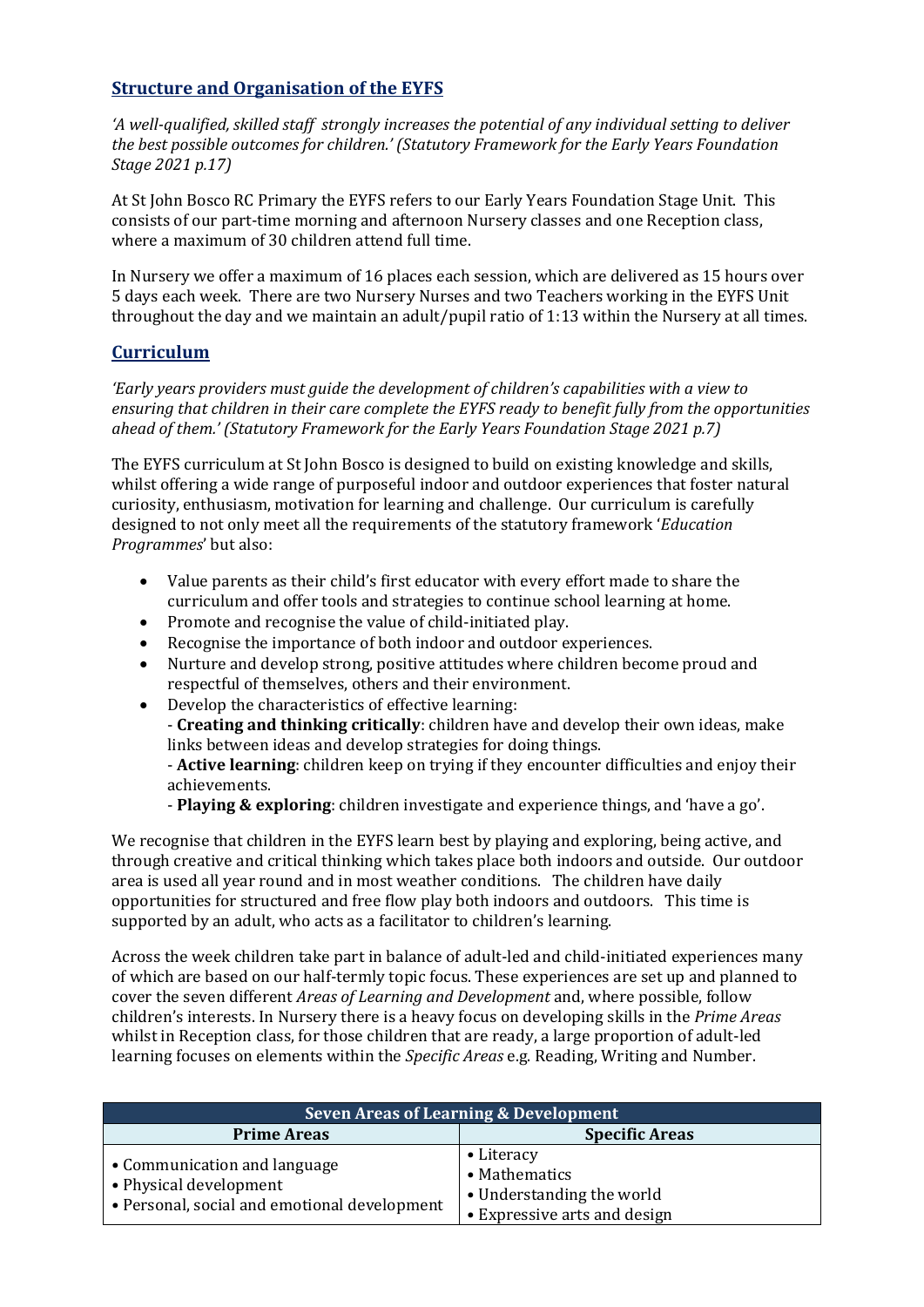## **Planning**

The EYFS team plan activities and experiences for children that enable them to develop and learn effectively across all areas of learning, as well as offering them opportunities to develop their cultural capital. They work together to develop a bright, inviting environment with strong continuous provision, and then plan enhanced provision to support this. There is no fixed timeframe for when enhancements are added to the provision as this often falls in line with children's interest and as such needs to remain fluid.

EYFS staff take into account the individual needs, interests and stage of development of each child in their care. They use this information to plan challenging, ambitious and enjoyable experiences for all children. Where a child may have a special educational need or disability, staff consider whether specialist support is required; liaising with relevant services from other agencies, as appropriate.

At St John Bosco the EYFS classes follow a 2-year planning cycle. This is to ensure that, whilst children are still given the opportunity to build on prior knowledge and skills, children who attend our Nursery for two years or move from our Nursery into Reception, will not merely be repeating activities and experiences they have already had.

Class teachers have responsibility for planning additional adult-led activities and whole-class teaching sessions. A long-term 'Curriculum Overview' and medium-term planner ensure that children experience a broad, balanced, structured curriculum, which is appropriate for their age and stage of development throughout the year. Short-term weekly plans are based on these and interests of the children. Plans are extended and differentiated accordingly to ensure appropriate challenge for all children.

As children progress through the EYFS, small group work, adult-directed tasks and whole class work is planned as appropriate for the age and stage of the pupils. By the summer term it is expected that the length of teaching sessions and the balance between child-initiated and adultled activities is adjusted to best prepare children as they move from Nursery to Reception and from Reception to Year 1.

## **Teaching & Learning**

*'Teacher should be understood to refer to any practitioner working with the child.' (Statutory Framework for the Early Years Foundation Stage 2021, p.11)*

In line with the Statutory Framework we recognise that all practitioners working with the children in our EYFS Unit are 'teachers'. Accordingly all members of the EYFS staff team, under the guidance of the class teacher, are equally responsible for facilitating children's learning and play and for delivering adult-led activities.

*'Play is essential for children's development, building their confidence as they learn to explore, relate to others, set their own goals and solve problems. Children learn by leading their own play, and by taking part in play which is guided by adults.' (Statutory Framework for the Early Years Foundation Stage 2021, p.16)*

At St John Bosco we recognise that teaching and learning in the EYFS will look very different to teaching that may be seen across the rest of the school. Staff, including teachers, in the EYFS will not always be seen working with the whole-class or a group of children on an adult-led task, but may be found co-playing in the environment skilfully guiding and scaffolding play and this is equally as valuable.

Carefully planned timetables and routines are set in advance for each class. These are written to allow children extended periods in self-chosen play where they have the opportunity to develop focus and master skills uninterrupted. Timetables are based on the needs and age of each cohort and are therefore adapted termly, or sooner if necessary. All timetables and routines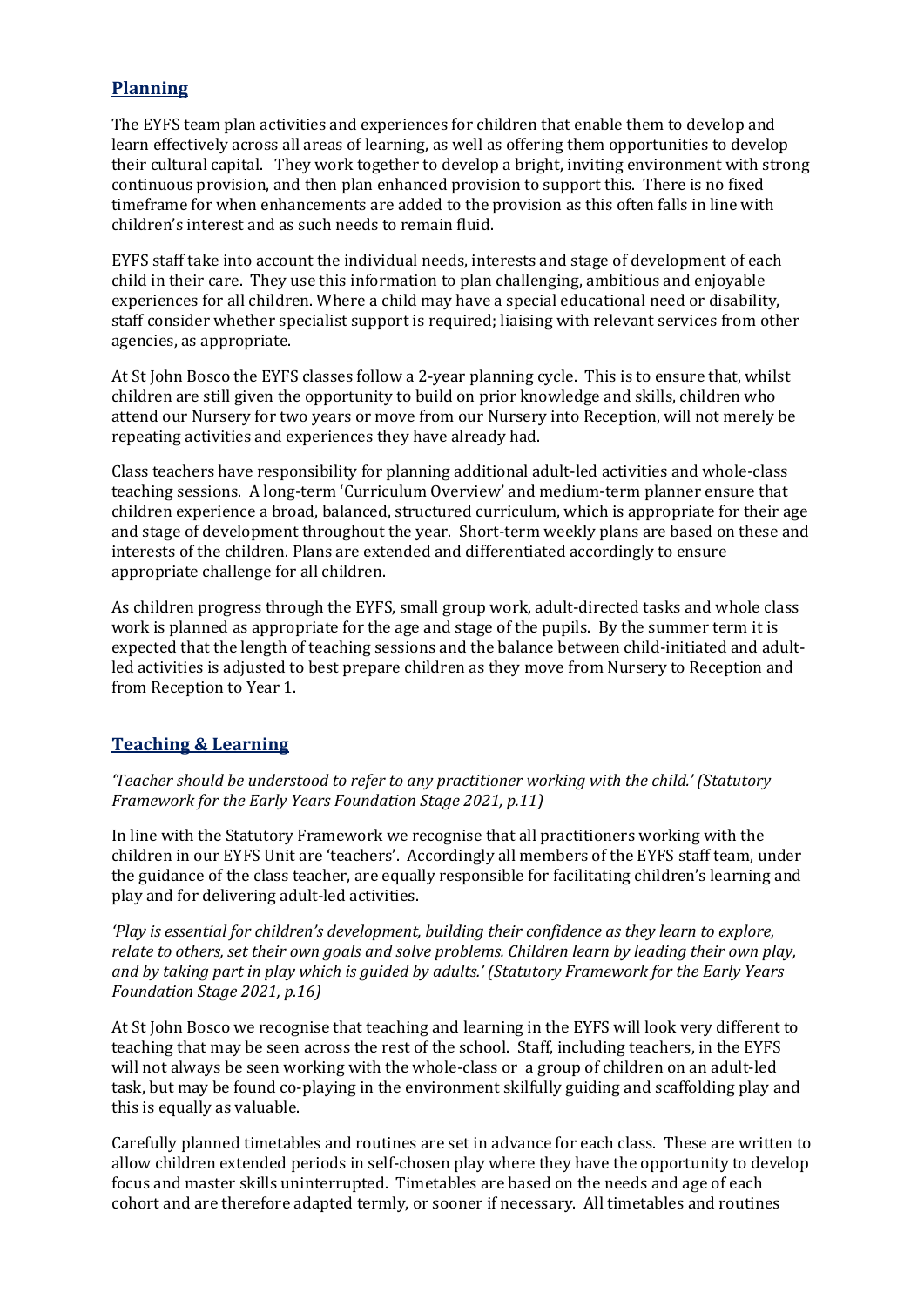remain flexible across the year to allow for unforeseen circumstances and to ensure that no valuable learning opportunities are missed; such as unexpected snowfall.

#### **Assessment**

*'Assessment should not entail prolonged breaks from interaction with children, nor require excessive paperwork. When assessing whether an individual child is at the expected level of development, practitioners should draw on their knowledge of the child and their own expert professional judgement and should not be required to prove this through collection of physical evidence.' (Statutory Framework for the Early Years Foundation Stage 2021, p.18)*

At St John Bosco, ongoing assessment (also known as formative assessment) is an integral part of the learning and development process and is used to identify levels of achievement, interests, learning styles and inform future planning. Staff use the non-statutory *Development Matters* document as a basis to assess pupils and all practitioners are expected to show an understanding of what the pupils know and can do and what their next steps in learning are.

Assessment takes a variety of forms with formative ongoing methods ranging from notes made during adult-led activities, to snap shot observations of children when they are engaged in play, which are recorded electronically on *'Evidence Me'*. Parents and carers have access to these records online and are encouraged to make their own contributions.

To ensure we meet the needs of all pupils within the setting, the EYFS team meet regularly to discuss children's progress and this is fed back to senior leaders. Actions taken following these discussions also vary but could lead to adapting timetables, the environment and/or planning to ensure we continue to be ambitious for all pupils.

Summative assessment is carried out four times over the academic year – 'On entry' and at the end of each term. Assessments are carried out across the *Seven Areas of Learning and Development* with teachers making a 'best fit' judgement to decide which 'band' a child is working within (*Birth-3/ 3-4 year olds/ Children in Reception/ Early Learning Goals*) and whether they are 'on track' with expectations.

The mandatory *Reception Baseline Assessment (RBA)* is undertaken within the first 6 weeks that a child starts Reception. The automatically generated reports are not routinely shared with parents and carers but will be supplied upon request.

At the end of the EYFS, staff complete the *EYFS Profile(EYFSP)* for each child. The profile reflects ongoing observations and discussions with parents and/or carers. Pupils are measured against the 17 *Early Learning Goals*, indicating whether they are:

- Meeting expected levels of development ('expected')or,
- Not yet reaching expected levels ('emerging')

The EYFS Profile judgements are moderated both in school and externally within a cluster of other local schools, to ensure consistent assessment judgements. The EYFS profile is then shared with the Year 1 teacher and the data is submitted to the Local Authority. The results of the profile and a brief description of the *Characteristics of Effective Teaching & Learning* for each child are also shared with parents and/or carers.

## **Working with families**

We recognise that children learn and develop well when there is a strong partnership between practitioners and parents and/or carers. We inform and meet regularly with parents and carers to ensure children's transition into school, and their journey through the EYFS, is a happy experience and allows them to reach their potential with the support needed.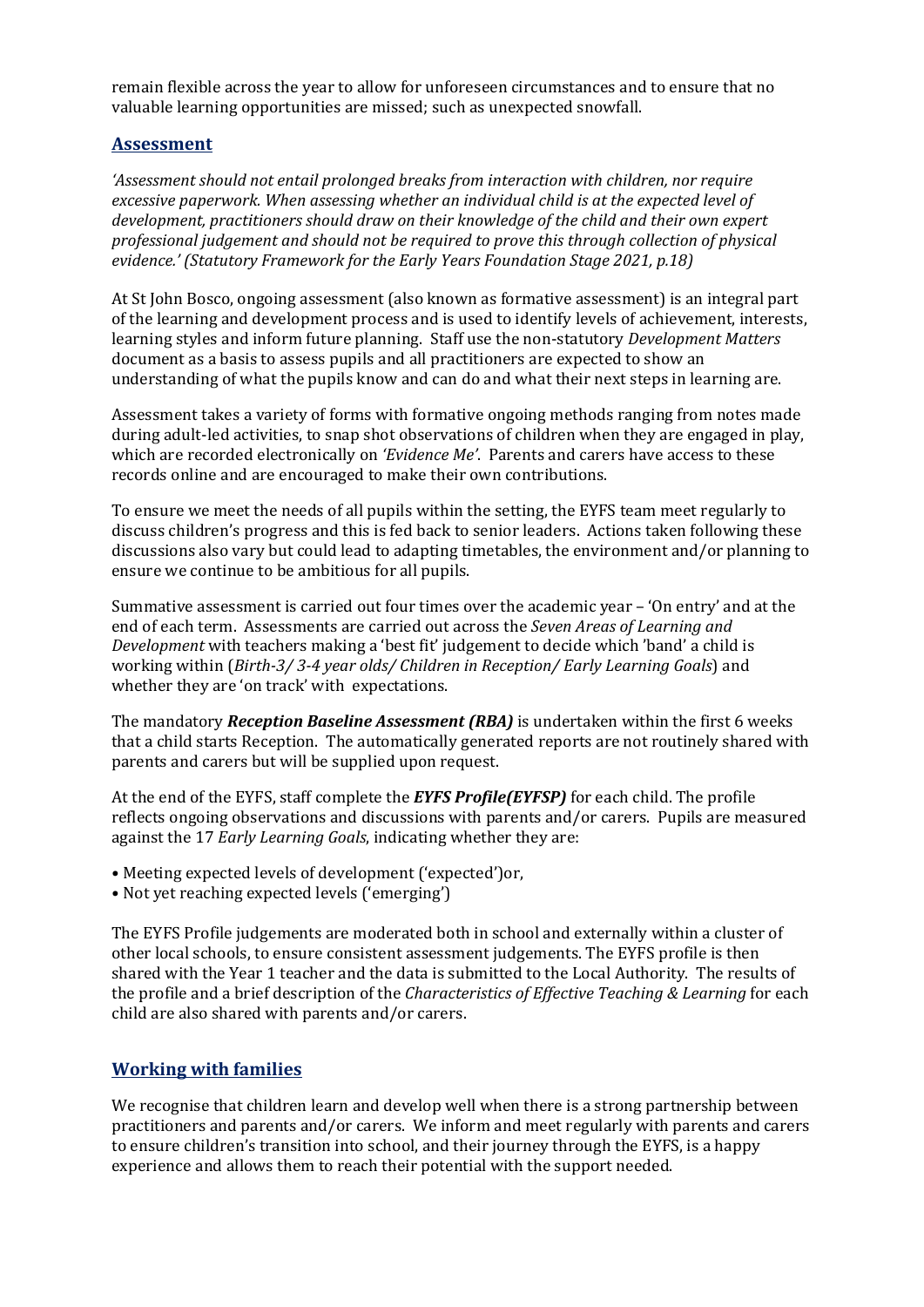Parents and/or carers are kept up to date with life in the EYFS, and encouraged to be involved in their child's learning and development, in a variety of ways. We encourage an effective twoway flow of communication through:

- Our "open door" policy, whereby parents/carers can come and discuss concerns and developments in an informal manner either before or after school or nursery.
- The 'Early Years Echo' monthly newsletter
- Observations on *Evidence Me*
- Individual Reading Records<br>• Family Library
- Family Library
- Weekly 'Learning Log' (Homework from Autumn 2 onwards)
- 'Next Steps News' (Target Cards)
- Half-termly 'Curriculum Knowledge Organisers'
- Phonics/ Reading/Writing and Maths workshops
- Subject support leaflets
- 'Stay & Play' sessions
- Termly parent meetings
- Pre-entry home visits
- Annual Reports, which includes the EYFS profile

## **Safeguarding and welfare procedures**

*'Children learn best when they are healthy, safe and secure, when their individual needs are met, and when they have positive relationships with the adults caring for them.' (Statutory Framework for the Early Years Foundation Stage 2021, p.21)*

At St John Bosco we place a strong emphasis on the religious, spiritual, moral, social and cultural development of all our children. We recognise the importance of positive relationships; with children being encouraged to become well-rounded and sociable through the modelling of positive interactions and language at all times throughout our school family.

We employ a child-led problem solving approach to conflict resolution and hold children responsible for their actions and behaviour. We teach about honesty, co-operation and respect. While teaching children to be assertive, we balance this with empathy and understanding for others and support children to solve their friendship problems independently, where possible.

In the EYFS we teach children how they can keep themselves safe, at an age appropriate level, through focuses such as road safety, sun safety and e-safety. We promote wellbeing, and good health in general, through our curriculum and routines. Children learn about how they can contribute to taking care of themselves by talking about:

- Good sleep routines
- 
- Sensible amounts of 'Screen Time'<br>• Personal hygiene including oral he • Personal hygiene including oral health; with children taking turns to take the 'Brush Buddy' bag home to promote teeth brushing.
- Being active<br>• Feelings
- Feelings<br>• Mental H
- Mental Health and Wellbeing; with children taking part in a weekly wellbeing activity as part of the school's 'Wellbeing Wednesday'

In line with the whole school policy, all EYFS practitioners have up to date knowledge of safeguarding issues and are familiar with 'Keeping Children Safe in Education' documentation. The EYFS team are trained to understand the school's safeguarding and policy and procedures and recognise their own responsibility within these. Further details about safeguarding, child protection and our welfare procedures are outlined in our school safeguarding policy.